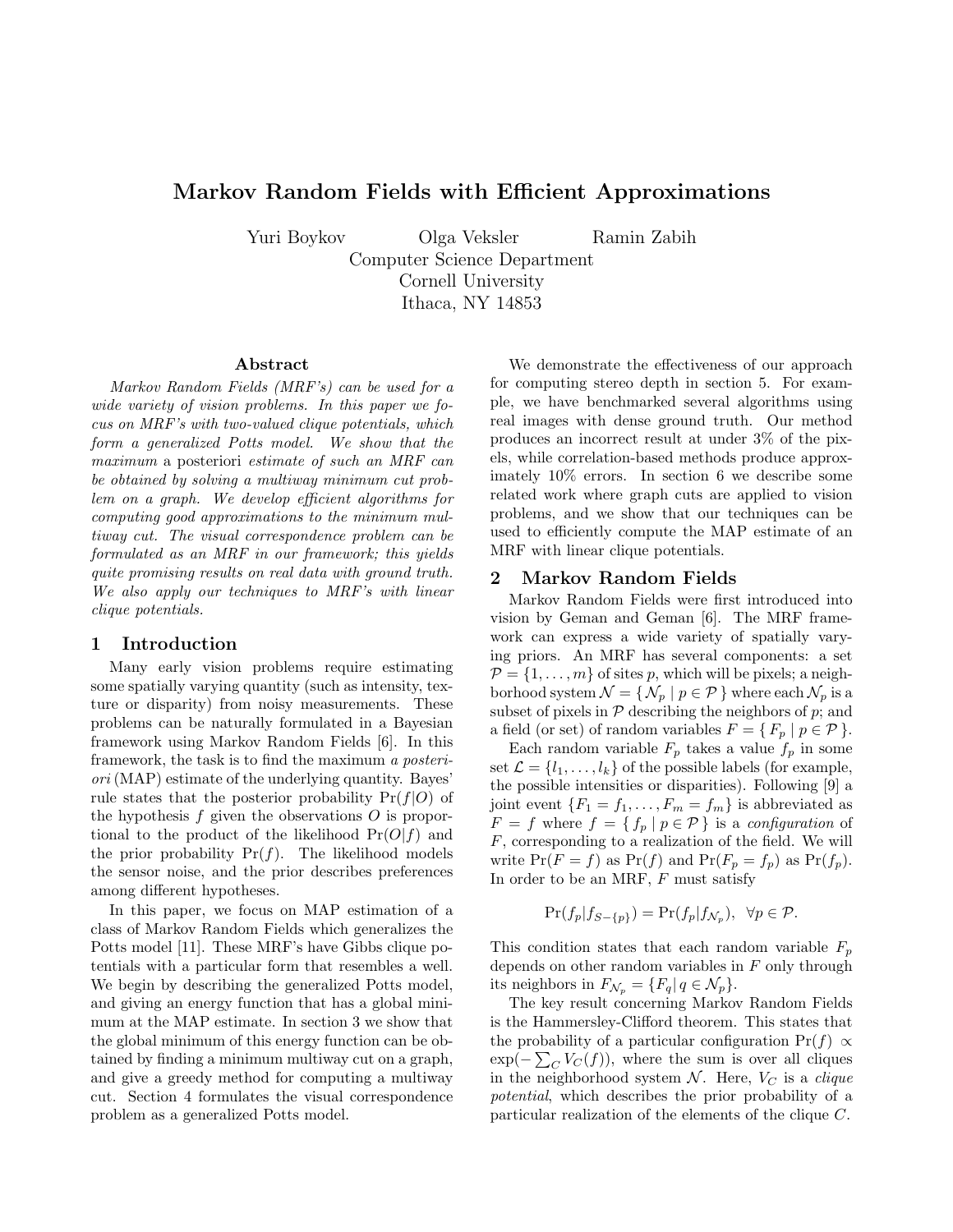We will restrict our attention to MRF's whose clique potentials involve pairs of neighboring pixels, so

$$
\Pr(f) \propto \exp\left(-\sum_{p \in \mathcal{P}} \sum_{q \in \mathcal{N}_p} V_{(p,q)}(f_p, f_q)\right).
$$

In general, the field  $F$  is not directly observable in the experiment. We have to estimate its realized configuration  $f$  based on the observation  $O$ , which is related to f by means of the likelihood function  $Pr(O|f)$ . In image restoration, O is the joint event  $\{I_p = i_p\}$  over all  $p \in \mathcal{P}$ , where  $I_p$  denotes the observable intensity at pixel p and  $i_p$  is its particular realization. If  $F_p$  denotes the true intensity at p then assuming i.i.d. noise

$$
\Pr(O|f) = \prod_{p \in \mathcal{P}} g(i_p, f_p)
$$

where  $g(i_p, f_p) = Pr(I_p = i_p | F_p = f_p)$  represents the sensor noise model.

We will make a slightly more general assumption. We will assume that the likelihood can be written as

$$
\Pr(O|f) = \prod_{p \in \mathcal{P}} g(i, p, f_p),\tag{1}
$$

where  $i$  is a configuration of some field  $I$  that can be directly observed and  $g$  is a sensor noise distribution  $(0 \leq g \leq 1)$ . An example of a likelihood function with this general structure can be found in section 4.

We wish to obtain the configuration  $f \in \mathcal{L} \times$  $\ldots \times \mathcal{L} = \mathcal{L}^m$  that maximizes the posterior probability Pr(f|O). Bayes' law tells us that Pr(f|O)  $\propto$  $Pr(O|f)Pr(f)$ . It follows that our MAP estimate f should minimize the posterior energy function

$$
E(f) = \sum_{p \in \mathcal{P}} \sum_{q \in \mathcal{N}_p} V_{(p,q)}(f_p, f_q) - \sum_{p \in \mathcal{P}} \ln(g(i, p, f_p)).
$$

#### **2.1 The generalized Potts model**

We now consider MRF's with clique potentials that resembles a well. If  $\delta(\cdot)$  represents the unit impulse function, then  $u(1 - \delta(\cdot))$  is a well with "depth" u. A Generalized Potts Model MRF (GPM-MRF) has a clique potential for any pair of neighboring pixels  $p$ and  $q$  given by

$$
V_{(p,q)}(f_p, f_q) = u_{\{p,q\}} \cdot (1 - \delta(f_p - f_q)), \qquad (2)
$$

where the coefficient  $u_{\{p,q\}} \geq 0$  specifies the depth of the well. If  $u_{\{p,q\}}$  is a constant, then this yields the Potts model [11]. Note that  $\{p,q\}$  is a set, not a tuple, so  $V_{(p,q)}(f_p, f_q) = V_{(q,p)}(f_q, f_p)$ . These MRF's are thus isotropic (i.e., independent of orientation).

The prior probability of a GPM-MRF is therefore

$$
\Pr(f) \propto \exp\left(-\sum_{\{p,q\}\in\mathcal{E}_{\mathcal{N}}} 2u_{\{p,q\}}(1-\delta(f_p-f_q))\right)
$$

where  $\mathcal{E}_{\mathcal{N}}$  is the set of distinct  $\{p, q\}$  such that  $q \in \mathcal{N}_p$ . Each term in the summation above equals  $2u_{p,q}$  if p and q have different labels  $(f_p \neq f_q)$  and zero otherwise. The coefficient  $u_{p,q}$  can be interpreted as a cost of a "discontinuity" between  $p$  and  $q$ , that is, the penalty for assigning different labels to neighboring pixels  $p$  and  $q$ . The sum in the exponent above is proportional to the total cost of discontinuities in f. The prior probability  $Pr(f)$  is therefore larger for configurations f with fewer discontinuities.

The posterior energy function of a GPM-MRF is

$$
E(f) = \sum_{\{p,q\} \in \mathcal{E}_{\mathcal{N}}} 2u_{\{p,q\}}(1 - \delta(f_p - f_q))
$$

$$
- \sum_{p \in \mathcal{P}} \ln(g(i, p, f_p)). \tag{3}
$$

The MAP estimate f minimizes  $E(f)$ . Thus, it should both agree with the observed data and have a small number of discontinuities.

Note that the clique potential of such an MRF resembles a robust estimator, in that it has a fixed maximum value (in the language of robust statistics, it is redescending). Most vision applications of MRF's follow [6] by introducing a line process that explicitly models discontinuities. [1] showed that if spatial restrictions on discontinuities are ignored, the line process can be eliminated by using a robust penalty function. We take a related approach, by using a re-descending clique potential instead of a line process.

# **3 Optimizing the energy function**

In this section we show that minimizing the energy function  $E(f)$  in (3) over  $f \in \mathcal{L}^m$  is equivalent to solving a multiway cut problem on a certain graph. In section 3.1 we give another formulation of the posterior energy minimization problem that is equivalent to (3). This formulation, shown in equation (4), reduces the search space for f and simplifies our transition to the graph problem. Then in section 3.2 we construct a particular graph, and prove that solving the multiway cut problem on this graph is equivalent to minimizing the energy function of equation (4). In section 3.3 we describe an algorithm for approximating the minimum multiway cut.

### **3.1 Reformulating the energy function**

We want to find  $f^* \in \mathcal{L}^m$  that minimizes  $E(f)$  in (3). It is straightforward to reduce the search space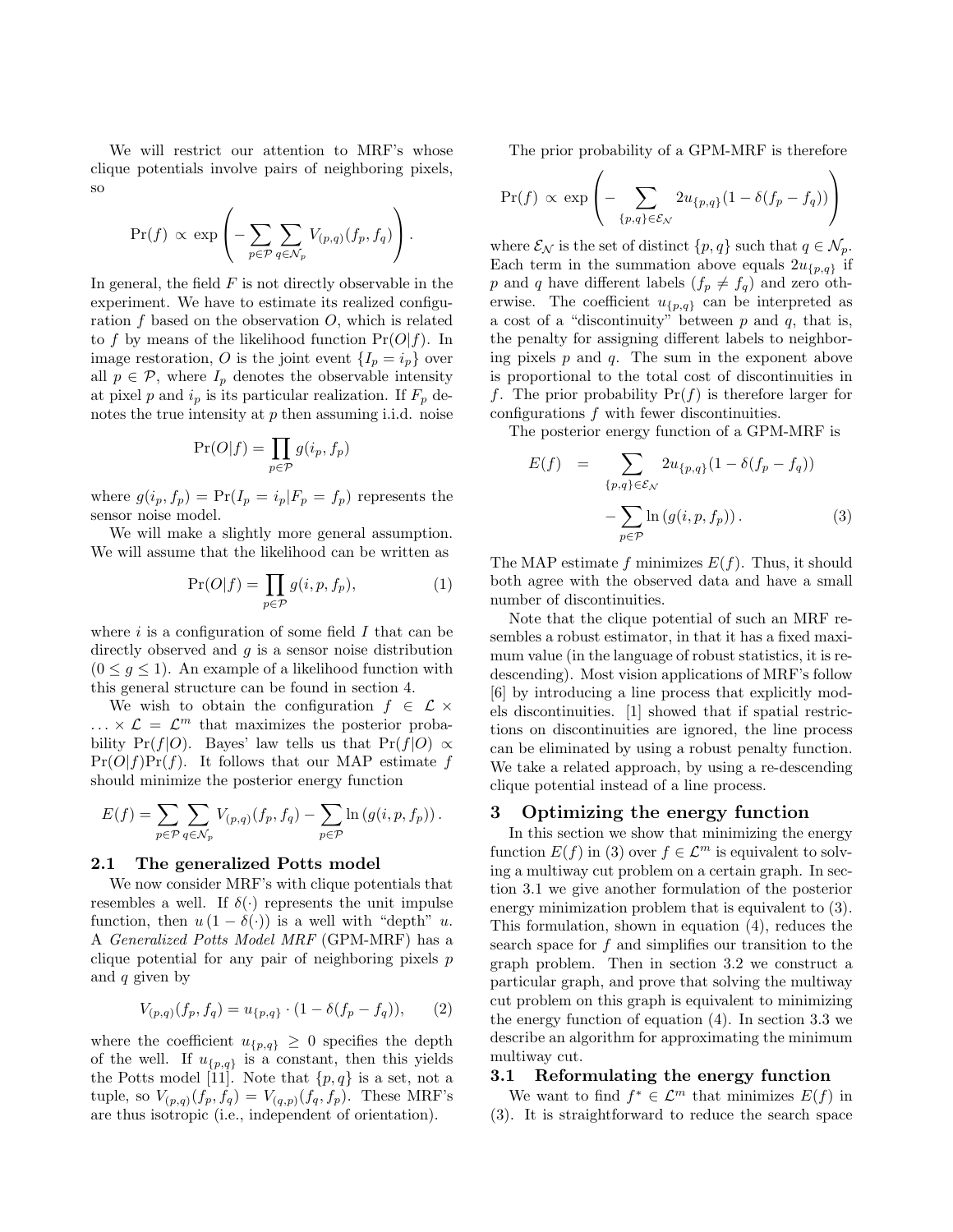for  $f^*$ . Assuming  $E(f^*)$  is finite, we can always find some constant  $K(p)$  for each pixel p satisfying

$$
-\ln(g(i, p, f_p^*)) < K(p).
$$

For example, if no better argument is available we can always take  $K(p) = K = E(f)$  where f is any fixed configuration of F such that  $E(f)$  is finite.

For a given collection of constants  $K(p)$  we define

$$
\mathcal{L}_p = \{l \in \mathcal{L} : -\ln(g(i, p, l)) < K(p)\}
$$

for each pixel p in  $P$ . Each  $\mathcal{L}_p$  prunes out a set of labels which cannot be assigned to  $p$  in the optimal solution. For example, if we take  $K(p) = E(f)$  as suggested above, then for  $l \notin \mathcal{L}_p$  a single sensor noise term  $-\ln(g(i, p, l))$  in (3) will exceed the total value of the posterior energy function  $E(f)$  at some configuration f. Each  $\mathcal{L}_p$  is a nonempty set, since it contains  $f_p^*$ . Our search can be restricted to the set  $\mathcal{L} = \mathcal{L}_1 \times \ldots \times \mathcal{L}_m$ , since  $f^*$  is in  $\mathcal{L}$ .

It is possible to rewrite  $-\ln(g(i, p, f_p))$  as

$$
\bar{K}(p) + \sum_{\substack{l \in \mathcal{L}_p \\ l \neq f_p}} (\ln(g(i, p, l)) + K(p))
$$

where  $K(p)$  is some constant that does not depend on  $f_p$ . It follows that minimizing  $E(f)$  in (3) is equivalent to minimizing

$$
\bar{E}(f) = \sum_{\{p,q\} \in \mathcal{E}_{\mathcal{N}}} 2u_{\{p,q\}}(1 - \delta(f_p - f_q)) + \sum_{p \in \mathcal{P}} \sum_{\substack{l \in \mathcal{L}_p \\ l \neq f_p}} h(i, p, l) \tag{4}
$$

where  $h(i, p, l) = \ln(g(i, p, l)) + K(p)$  and the minimization takes place over  $f \in \overline{L}$ . Note that  $h(i, p, l)$ 0 for any  $p \in \mathcal{P}$  and for any  $l \in \mathcal{L}_p$ .

### **3.2 Multiway cut formulation**

Consider a graph  $\mathcal{G} = \langle \mathcal{V}, \mathcal{E} \rangle$  with non-negative edge weights, along with a set of terminal vertices  $\mathcal{L} \subset \mathcal{V}$ . A subset of edges  $C \subset \mathcal{E}$  is called a multiway cut if the terminals are completely separated in the induced graph  $\mathcal{G}(\mathcal{C}) = \langle \mathcal{V}, \mathcal{E} - \mathcal{C} \rangle$ . The cost of the cut  $\mathcal{C}$  is denoted by  $|\mathcal{C}|$  and equals the sum of its edge weights. The multiway cut problem is to find the minimum cost multiway cut.

We now show that the minimization problem in (4) is equivalent to a multiway cut problem. We begin by constructing  $\mathcal{G}$ . We take  $\mathcal{V} = \mathcal{P} \cup \mathcal{L}$ . This means that  $G$  contains two types of vertices:  $p\text{-}vertices$  (pixels) and l-vertices (labels). Note that l-vertices will serve

terminals (l-vertices or labels)



Figure 1: An example of the graph  $\mathcal{G} = \langle \mathcal{V}, \mathcal{E} \rangle$  where the terminals are  $\mathcal{L} = \{l_1, \ldots, l_k\}$  and p-vertices are elements of  $\mathcal{P} = \{1, \ldots, p, q, \ldots, m\}$ . Each p-vertex is connected to at least one terminal.

as terminals for our multiway cut problem. Two pvertices are connected by an edge if and only if the corresponding pixels are neighbors in  $N$ . Therefore, the set  $\mathcal{E}_{\mathcal{N}}$  corresponds to the set of edges between p-vertices. We will refer to elements of  $\mathcal{E}_{\mathcal{N}}$  as *n-links*. Each *n*-link  $\{p, q\} \in \mathcal{E}_{\mathcal{N}}$  is assigned a weight

$$
w_{\{p,q\}} = 2u_{\{p,q\}}.\t\t(5)
$$

A p-vertex is connected by an edge to an l-vertex if and only if  $l \in \mathcal{L}_p$ . An edge  $\{p, l\}$  that connects a p-vertex with a terminal (an l-vertex) will be called a t-link and the set of all such edges will be denoted by  $\mathcal{E}_{\mathcal{T}}$ . Each t-link  $\{p, l\} \in \mathcal{E}_{\mathcal{T}}$  is assigned a weight

$$
w_{\{p,l\}} = h(i, p, l) + \sum_{q \in \mathcal{N}_p} w_{\{p,q\}}.
$$
 (6)

Note that each p-vertex is connected to at least one terminal since  $\mathcal{L}_p$  is non-empty. No edge connects terminals directly to each other. Therefore,  $\mathcal{E} = \mathcal{E}_{\mathcal{N}} \cup \mathcal{E}_{\mathcal{T}}$ . Figure 1 shows the general structure of the graph  $\mathcal{G}$ .

Since a multiway cut separates all terminals it can leave at most one t-link at each p-vertex. A multiway cut  $\mathcal C$  is called *feasible* if each *p*-vertex is left with exactly one  $t$ -link. Each feasible multiway cut  $C$  corresponds to some configuration  $f^{\mathcal{C}}$  in  $\overline{\mathcal{L}}$  in an obvious manner: simply assign the label  $l$  to all pixels  $p$  which are t-linked to the *l*-vertex in  $\mathcal{G}(\mathcal{C})$ .

**Lemma 1** A minimum cost multiway cut  $\mathcal{C}$  on  $\mathcal{G}$  for terminals  $L$  must be feasible.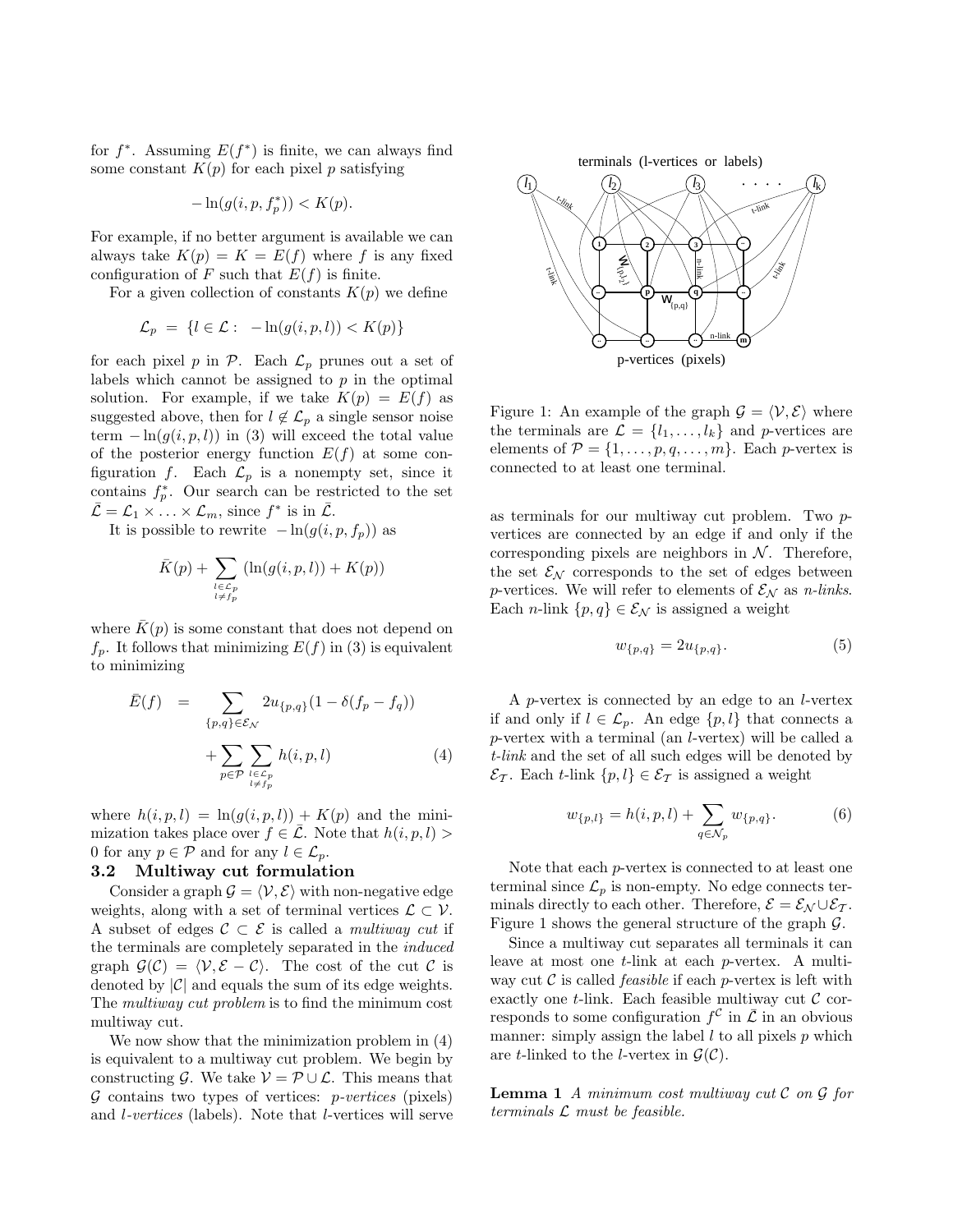PROOF: Due to equation (6), each t-link  $\{p, l\}$  has a weight larger then the sum of weights of all  $n$ -links adjacent to the p-vertex. If a multiway cut of minimum  $\cos t$  is not feasible then there exists some  $p$ -vertex with no t-link left. In such a case we will obtain a smaller cut by returning to the graph one t-link  $\{p, l\}$  for an arbitrary  $l \in \mathcal{L}_p$  and cutting all *n*-links adjacent to this p-vertex.

**Theorem 1** If  $C$  is a minimum cost multiway cut on G, then  $f^{\mathcal{C}}$  minimizes  $E(f)$  in (3).

PROOF: Lemma 1 allows to concentrate on feasible multiway cuts only. Note that distinct feasible multiway cuts  $C1$  and  $C2$  can induce the same configuration  $f^{C_1} = f^{C_2}$ . However, among all feasible cuts corresponding to the same  $f \in \overline{L}$  there is a unique irreducible cut  $C$ , where irreducible means that it does not sever n-links between two p-vertices connected to the same terminal in  $\mathcal{G}(\mathcal{C})$ . It follows that there is a one to one correspondence between configurations f in  $\overline{\mathcal{L}}$  and irreducible feasible multiway cuts on the  $\mathcal{G}$ .

Obviously, the minimum multiway cut should be both feasible and irreducible. To conclude the theorem it suffices to show that the cost of any irreducible feasible multiway cut C satisfies  $|\mathcal{C}| = A + \bar{E}(f^{\mathcal{C}})$ , where A is the same constant for all irreducible feasible multiway cuts. Since  $C$  is feasible, the sum of the weights for  $t$ -links in  $\mathcal C$  is equal to

$$
\sum_{p \in \mathcal{P}} \sum_{\substack{l \in \mathcal{L}_p \\ l \neq f_p^{\mathcal{C}}}} w_{\{p,l\}}.
$$

Since  $\mathcal C$  is irreducible, the sum of weights for the *n*links in the cut is equal to

$$
\sum_{\{p,q\}\in\mathcal{E}_{\mathcal{N}}} w_{\{p,q\}} (1-\delta(f_p^{\mathcal{C}} - f_q^{\mathcal{C}})).
$$

The theorem now follows from (5) and (6).

### **3.3 Multiway cut minimization**

While the general multiway minimum cut problem is NP-complete, there are provably good approximations with near linear running time [3], and this is an area of active research. Approximating cuts, however, should be used carefully. If  $\mathcal C$  approximates the minimum multiway cut on  $G$  within some known bounds, the value of  $E(f^{\mathcal{C}})$  might not be within the same bounds with respect to the exact minimum of the posterior energy in (3). For example, cuts produced by the algorithm in [3] are not guaranteed to be even feasible. Here we describe a method that greedily reduces the cost of multiway cuts on  $\mathcal{G}$ . Our algorithm generates a cut  $\mathcal C$  such that  $f^{\mathcal C}$  is a local minimum of the posterior energy function (3) in a certain strong sense.

Our algorithm considers only irreducible feasible cuts on  $\mathcal G$ . Any such cut can be uniquely represented by a feasible partition  $\mathcal{P}_{\mathcal{V}} = \{ \mathcal{V}_l | l \in \mathcal{L} \}$  of the set  $V$  where  $l \in V_l$  and  $p \in V_l$  implies  $l \in \mathcal{L}_p$ . An irreducible feasible cut C corresponds to  $\mathcal{P}_v$  where each  $V_l$  contains l plus all pixels  $p \in V$  connected to l in  $\mathcal{G}(\mathcal{C})$ . As an initial solution we can take any irreducible feasible cut. For example, consider a cut where  $\mathcal{V}_l = \{l\} \cup \{p \in \mathcal{V} \mid l = \min \mathcal{L}_p \}.$ 

At each iteration we consider a fixed pair of distinct labels  $\{l, \lambda\} \subset \mathcal{L}$ . The basic operation is to improve the current cut  $\mathcal{C}$ , that is the current feasible partition  $\mathcal{P}_{\mathcal{V}}$ , by reallocating pixels in  $\mathcal{V}_l \cup \mathcal{V}_\lambda$  between the terminals l and  $\lambda$  More specifically, we solve a standard two terminal min cut problem on a graph  $\mathcal{G}_{\{l,\lambda\}} = \langle \mathcal{V}_{\{l,\lambda\}}, \mathcal{E}_{\{l,\lambda\}} \rangle$ , where  $\mathcal{V}_{\{l,\lambda\}} = \mathcal{V}_l \cup \mathcal{V}_\lambda$  and  $\mathcal{E}_{\{l,\lambda\}}$  includes all edges in  $\mathcal E$  that connect vertices in  $\mathcal{V}_{\{l,\lambda\}}$ . The optimal cut on  $\mathcal{G}_{\{l,\lambda\}}$  divides the pixels in  $V_{\{l,\lambda\}}$  between the terminals l and  $\lambda$  and, thus, generates the new sets  $V'_l$  and  $V'_\lambda$ . This yields a new feasible partition  $\mathcal{P}'_{\mathcal{V}}$  corresponding to an irreducible feasible cut  $\mathcal{C}'$  such that  $|\mathcal{C}'| \leq |\mathcal{C}|$ . If the inequality is strict, we call the iteration successful and accept the new cut  $\mathcal{C}'$ . If not, we stick to the old cut  $\mathcal{C}$ .

At each iteration we take a new pair of terminals until all distinct pairs were considered. Then, we start a new cycle of iterations and consider the pairs of terminals all over again. The algorithm stops when no successful iterations were made in a cycle. The obtained multiway cut  $\mathcal C$  yields  $f^{\mathcal C}$  with the following property: the value of the energy function  $E(f^{\mathcal{C}})$ cannot be decreased by switching any subset of pixels with one common label  $l$  to any other common label λ. This means that  $f^C$  achieves a local minimum of E in a richer "move space" than the obvious one where a move changes the label of a single pixel. We are currently developing a more sophisticated algorithm which achieves an even stronger local minimum, where the energy function cannot be decreased by switching any set of pixels to a common label  $\lambda$ .

Each cycle of the algorithm is quadratic in the number of labels and has the same effectively linear time complexity in the number of nodes as a standard min cut algorithm. We do not have any bounds on the number of cycles it takes to complete the algorithm. Nevertheless, in the visual correspondence applications we considered the algorithm produced promising results even after the first cycle. In section 5 we show these one cycle results.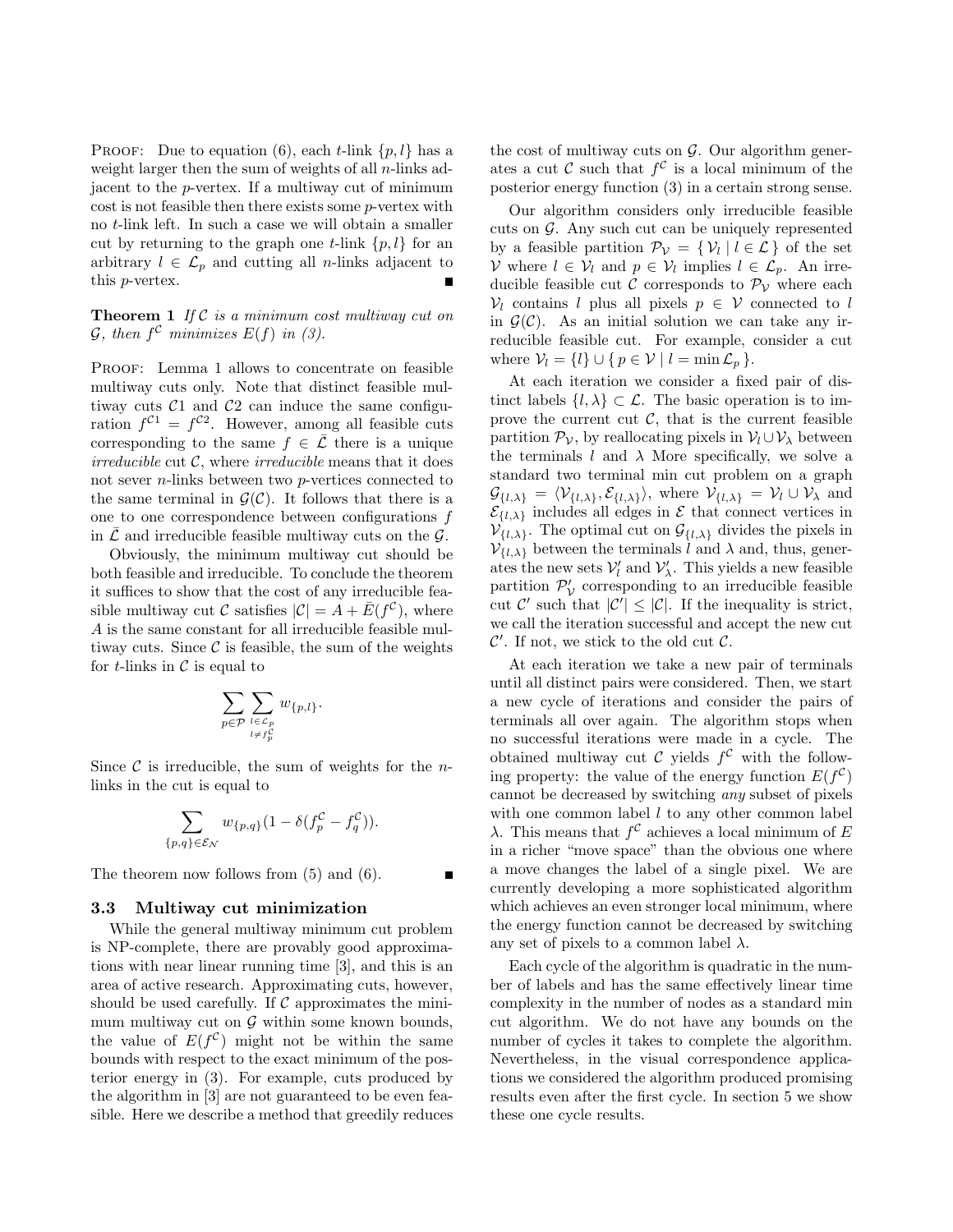## **4 Computing Visual Correspondence**

We now describe how these techniques can be applied to the visual correspondence problem, which is the basis of stereo and motion. Given two images of the same scene, a pixel in one image corresponds to a pixel in the other if both pixels are projections along lines of sight of the same physical scene element. The problem is to determine this correspondence between pixels of two images.

We begin by showing how to formulate the correspondence problem as a GPM-MRF, and thus as a multiway cut problem. We arbitrarily select one of the images to be the primary image. Let  $P$  denote the set of pixels in the primary image and  $\mathcal S$  denote a set of pixels of the second image. The quantity to be estimated is the *disparity* configuration  $d = \{ d_p \mid p \in \mathcal{P} \}$ on the primary image where each  $d_p$  establishes the correspondence between the pixel  $p$  in the primary image and the pixel  $s = p \oplus d_p$  in the second image.<sup>1</sup>

We assume that each  $d_p$  has a value in  $\mathcal{L}$ , which is a finite set of possible disparities. For simplicity, we consider configurations  $d \in \mathcal{L}^m$ . (This allows doubleassignments, since distinct pixels  $p$  and  $q$  in  $\mathcal P$  can correspond to the same pixel  $p \oplus d_p = q \oplus d_q$ .) The information available consists of the observed intensities of pixels in both images. Let  $I_{\mathcal{P}} = \{ I_p \mid p \in \mathcal{P} \}$  and  $I_{\mathcal{S}} = \{I_s | s \in \mathcal{S}\}\$ be the random fields of intensities in the primary and in the second images. Assume also that  $i_p$  denotes the observed value of intensity  $I_p$ .

#### **4.1 Incorporating context**

Note that the intensities of pixels in  $P$  contain information that can significantly bias our assessment of disparities without even considering the second image. For example, two neighboring pixels  $p$  and  $q$  in  $\mathcal P$ are much more likely to have the same disparity if we know that  $i_p \approx i_q$ . Most methods for computing correspondence do not make use of this kind of contextual information. An exception is [10], which describes a method also based on MRF's. In their approach, intensity edges were used to bias the line process. They allow discontinuities to form without penalty on intensity edges. While our MRF's do not use a line process, we can easily incorporate contextual information into our framework.

Formally, we assume that the conditional distribution  $Pr'(d) = Pr(d | I_P)$  is a distribution of a GPM-MRF on  $P$  with neighborhood system N. Pr'(d) can be viewed as a "prior" distribution of d before the information in the second image is disclosed. Conditioning on  $I_{\mathcal{P}}$  permits clique potential "depths"

$$
u_{\{p,q\}} = U(|i_p - i_q|), \qquad \forall \{p,q\} \in \mathcal{E_N}.
$$
 (7)

Each  $u_{p,q}$  represents a penalty for assigning different disparities to neighboring pixels  $p$  and  $q$  in  $P$ . The value of the penalty  $u_{p,q}$  should be smaller for pairs  $\{p, q\}$  with larger intensity differences  $|i_p-i_q|$ . In practice we use an empirically selected decreasing function  $U(\cdot)$ . Note that instead of (7) we can set the coefficients  $u_{\{p,q\}}$  according to an output of an edge detector on the primary image. For example,  $u_{p,q}$  can be made small for pairs  $\{p, q\}$  where an intensity edge was detected and large otherwise. Segmentation of the primary image can also be used.

The following example shows the importance of contextual information. Consider the pair of synthetic images below, with a uniformly white rectangle in front of a uniformly black background.



There is a one pixel horizontal shift in the location of the rectangle, and there is no noise. Without noise, the problem of estimating  $d = \{ d_p \mid p \in \mathcal{P} \}$  is reduced to maximizing the prior  $Pr'(d)$  under the constraint that pixel p in  $P$  can be assigned a pixel  $p \oplus d_p$  in S only if they have the same intensity.

If  $u_{\{p,q\}}$  is the same for all pairs of neighbors  $\{p,q\}$ in  $P$  then  $Pr'(d)$  is maximized at the disparity configuration shown either in the left or in the middle pictures below depending on the exact height of the rectangle.



Suppose now that the penalty  $u_{p,q}$  is much smaller if  $i_p \neq i_q$  than it is if  $i_p = i_q$ . In this case the maximum of  $Pr'(d)$  is achieved at the disparity configuration shown in the right picture. This result is much closer to human perception.

#### **4.2 Sensor noise**

The sensor noise is the difference in intensities between corresponding pixels. We assume that the like-

<sup>&</sup>lt;sup>1</sup>To be precise,  $p \oplus d_p$  stands for the pixel in S whose 2D coordinates are obtained by adding the disparity  $d_p$  to the 2D coordinates of p.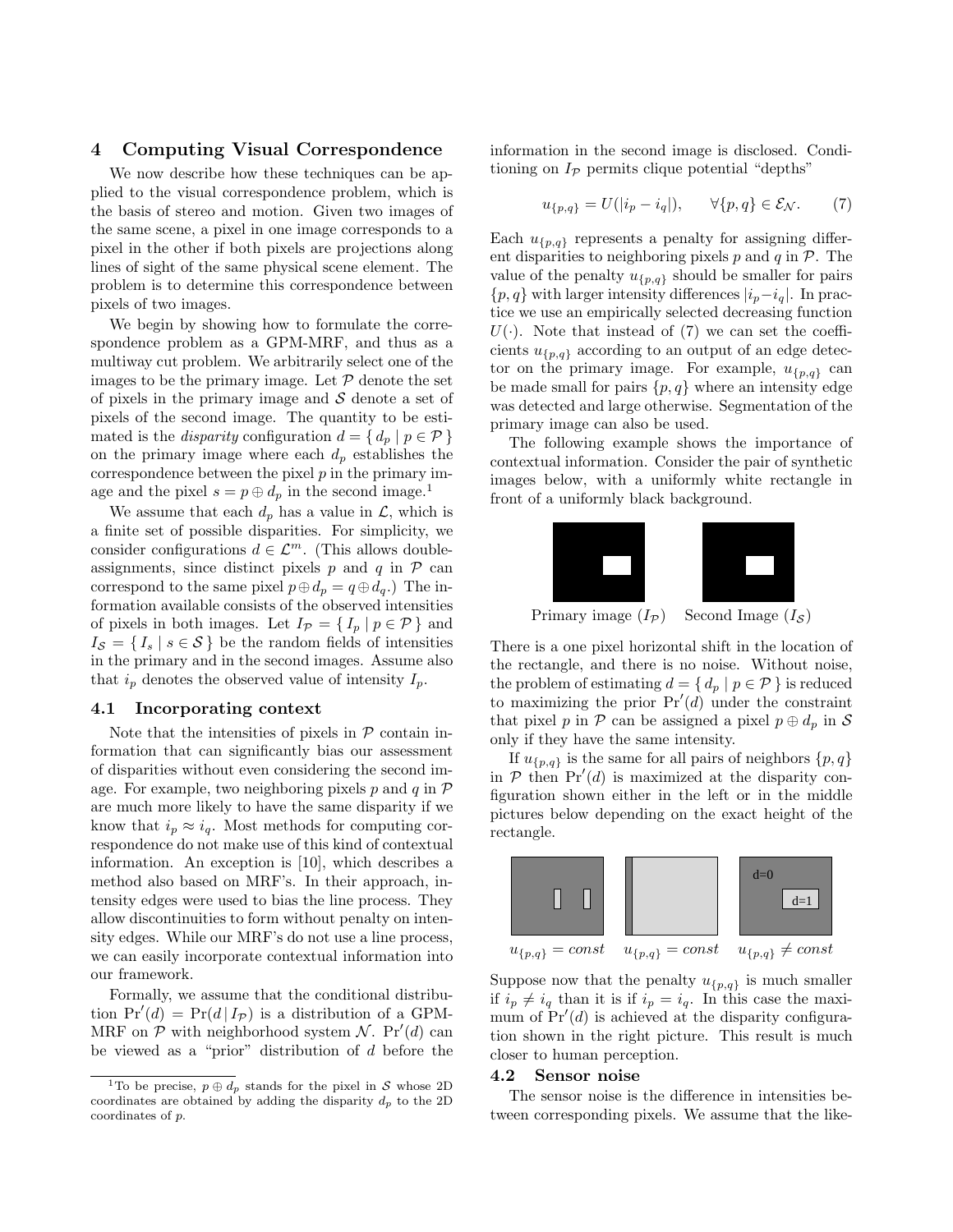lihood function is

$$
\Pr'(I_{\mathcal{S}} | d) = \Pr(I_{\mathcal{S}} | d, I_{\mathcal{P}}) \propto \prod_{p \in \mathcal{P}} g(i_{p \oplus d_p} | i_p) \tag{8}
$$

where  $d$  is the true disparity correspondence. Here,  $g(i_s|i_p)$  is the conditional distribution of intensity at pixel  $s$  in the second image given the intensity at pixel p in the primary image if the two pixels are known to correspond. The function  $g$  is determined by the sensor noise model, and typically  $g(i_s | i_p)$  is a symmetric distribution centered at  $i_p$ .

Obviously,  $g(i_{p \oplus d_p} | i_p)$  can be rewritten as  $g(i, p, d_p)$ and therefore the noise model in (8) is consistent with equation (1). Note that the main idea behind assumption (8) is that sensor noise is independent.

Equations (7) and (8) complete the description of our GPM-MRF model for visual correspondence. Now the multiway cut approach of section 3 can be used to estimate a disparity configuration d.

### **5 Experimental results**

In this section we give some experimental results on stereo data that use our greedy multiway cut algorithm of section 3.3. For simplicity, we have used a uniform noise model for  $g$ . We also used a two-valued function  $U(|i_p - i_q|)$ , which has a large value if  $i_p$  is close to  $i_q$ , and a small value otherwise. The parameter values used for the algorithms in the experiments in this section were determined by hand. We used the parameters that gave the results with the best overall appearance. Empirically, our method's performance does not appear to depend strongly upon the precise choices of parameters.

We have benchmarked several methods using a real image pair with dense ground truth. We obtained an image pair from the University of Tsukuba Multiview Image Database for which the ground truth disparity is known at every pixel. The image and the ground truth are shown in figure 2, along with the results from our method and an image showing the pixels where our answers are incorrect.

Having ground truth allows a statistical analysis of algorithm performance. The table below shows the number of correct answers that are obtained by various methods. There appear to be some discretization errors in the ground truth, so it is worth concentrating on errors larger than  $\pm 1$  disparity.

| Method                 |      | Total errors $\text{Errors} > \pm 1$ |
|------------------------|------|--------------------------------------|
| GPM-MRF                | 8.6  | 2.8                                  |
| LOG-filtered $L_1$     | 19.9 | 9.0                                  |
| Normalized correlation | 24.7 | 10.0                                 |
| MLMHV[2]               | 24.5 | 11 0                                 |

We have also run our method on a number of standard benchmark images. The results are shown in figure 3. Various details in the images (such as the front parking meter in the meter image and the sign in the shrub image) are sharp and accurately localized.

#### **6 Related work and extensions**

There has been a significant amount of recent work on computer vision applications of max flow-min cut. If there are only two possible labels, the multiway cut problem simplifies to the traditional max flow-min cut. This allows the MAP estimate to be computed very efficiently, as was shown by Greig, Porteus and Seheult in [7]. Our solution can be viewed as a generalization of their result beyond binary images. Other generalizations with quite different properties have been recently proposed by Ferrari et al. [4, 5].

Recently, Roy and Cox [12] gave a formulation of the multi-camera stereo problem as a standard two terminal min cut problem. The approach in [12] is quite different from our work. Their problem formulation does not use energy minimization; they describe their method as a generalization of dynamic programming, while we use the MAP-MRF framework. In fact, a graph with a structure similar to that of [12] can be used to obtain the exact MAP estimate of the following MRF.

Suppose that the clique potentials  $V$  of equation  $(2)$ are replaced by  $\tilde{V}_{(p,q)}(f_p, f_q) = u_{\{p,q\}} \cdot |f_p - f_q|$ . We require that the label set  $\mathcal{L} = \{l_1, \ldots, l_k\}$  consists of consecutive integers. Such MRF's appear suitable for image restoration and stereo matching (assuming known epipolar geometry), but not for motion. The MAP estimate of such an MRF can be obtained by minimizing over  $f \in \mathcal{L}^m$  the posterior energy function

$$
\tilde{E}(f) = \sum_{\{p,q\} \in \mathcal{E}_{\mathcal{N}}} 2u_{\{p,q\}} |f_p - f_q| - \sum_{p \in \mathcal{P}} \ln(g(i, p, f_p)).
$$

To minimize  $\tilde{E}(f)$  we apply our graph techniques of section 3.2. Consider a graph  $\mathcal G$  defined as follows. There are two terminals: the source  $R$  and the sink  $S$ . For each pixel p we create a set of vertices  $p_1, \ldots, p_{k-1}$ . We connect them by t-links  $\{t_1^p, \ldots, t_k^p\}$  where  $t_1^p =$  $\{R, p_1\}, t_j^p = \{p_{j-1}, p_j\}, \text{ and } t_k^p = \{p_{k-1}, S\}.$  For each pair of neighboring pixels  $p, q$  and for each  $j \in$  $\{1,\ldots,k-1\}$  we create an n-link  $\{p_j,q_j\}$  with weight  $w_{\{p,q\}} = 2u_{\{p,q\}}$ . Each t-link  $t_j^p$  is assigned a weight  $K_p - \ln(g(i, p, l_j))$  where  $K_p$  is any constant such that  $K_p > (k-1) \sum_{q \in \mathcal{N}_p} w_{\{p,q\}}.$ 

A cut on the graph  $\tilde{\mathcal{G}}$  will break at least one tlink for each pixel; we call a cut feasible if it breaks exactly one t-link for each pixel. Each feasible cut  $\mathcal C$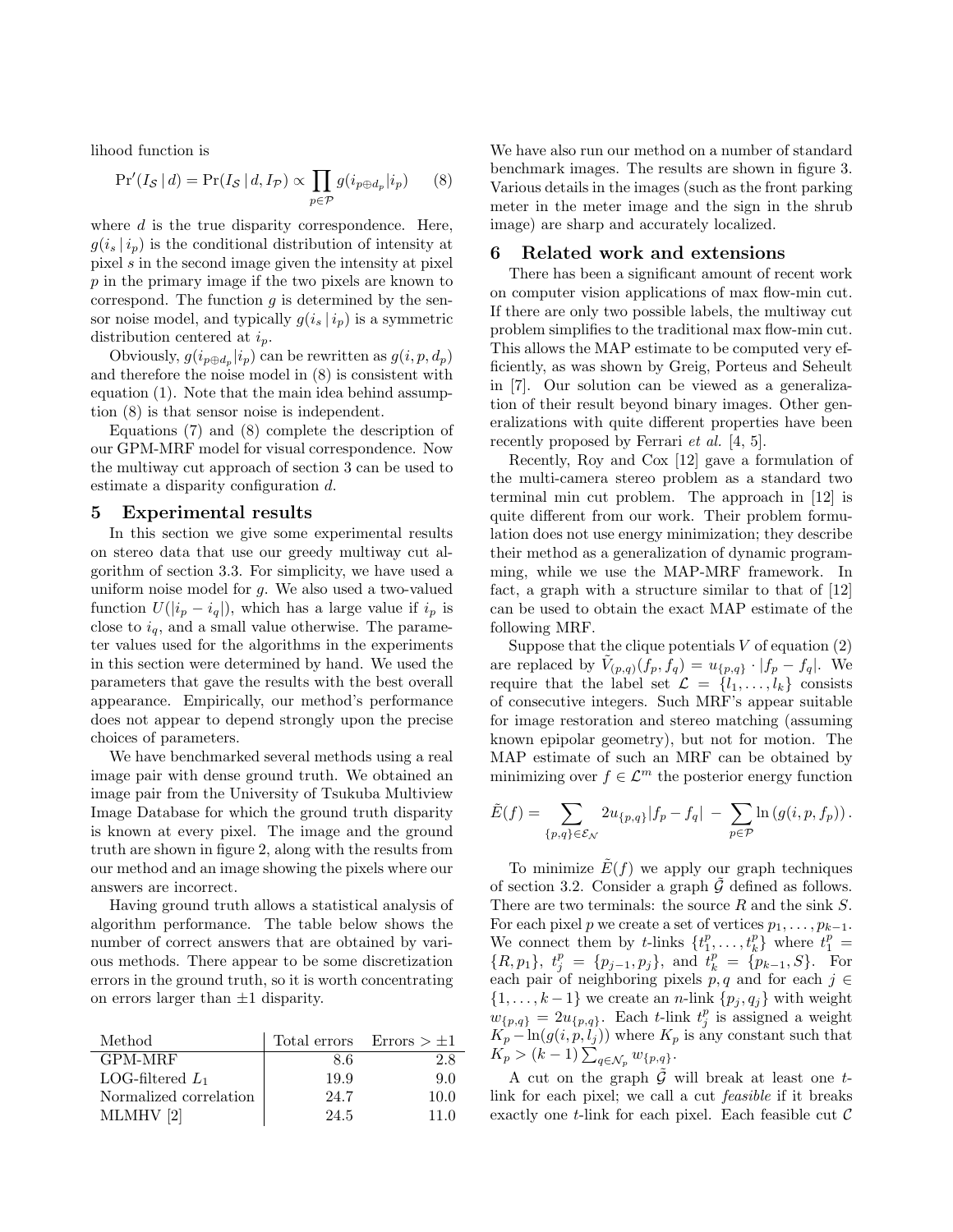

(c) Errors  $> \pm 1$  (d) GPM-MRF results





Figure 3: Benchmark results. For more images see http://www.cs.cornell.edu/home/yura.